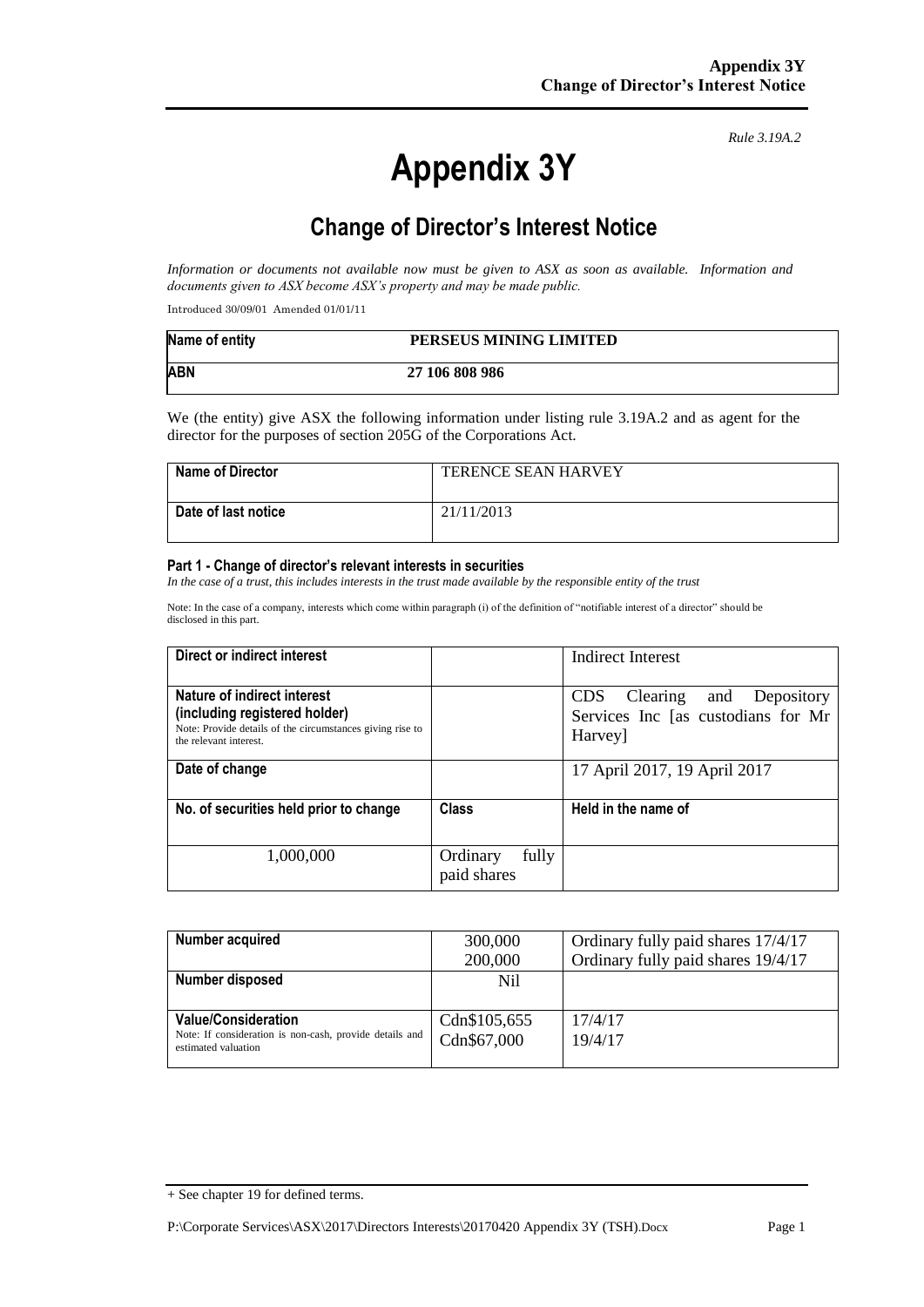| No. of securities held after change                                                                                                                                        | <b>Class</b>                     | Held in the name of |
|----------------------------------------------------------------------------------------------------------------------------------------------------------------------------|----------------------------------|---------------------|
| 1,500,000                                                                                                                                                                  | fully<br>Ordinary<br>paid shares |                     |
| Nature of change<br>Example: on-market trade, off-market trade, exercise of<br>options, issue of securities under dividend reinvestment<br>plan, participation in buy-back | Purchase of shares on market.    |                     |

## **Part 2 – Change of director's interests in contracts**

Note: In the case of a company, interests which come within paragraph (ii) of the definition of "notifiable interest of a director" should be disclosed in this part.

| Detail of contract                                                                                                                                                          | N/A |
|-----------------------------------------------------------------------------------------------------------------------------------------------------------------------------|-----|
| <b>Nature of interest</b>                                                                                                                                                   | N/A |
| Name of registered holder<br>(if issued securities)                                                                                                                         | N/A |
| Date of change                                                                                                                                                              | N/A |
| No. and class of securities to which<br>interest related prior to change<br>Note: Details are only required for a contract in relation<br>to which the interest has changed | N/A |
| Interest acquired                                                                                                                                                           | N/A |
| Interest disposed                                                                                                                                                           | N/A |
| <b>Value/Consideration</b><br>Note: If consideration is non-cash, provide details and an<br>estimated valuation                                                             | N/A |
| Interest after change                                                                                                                                                       | N/A |